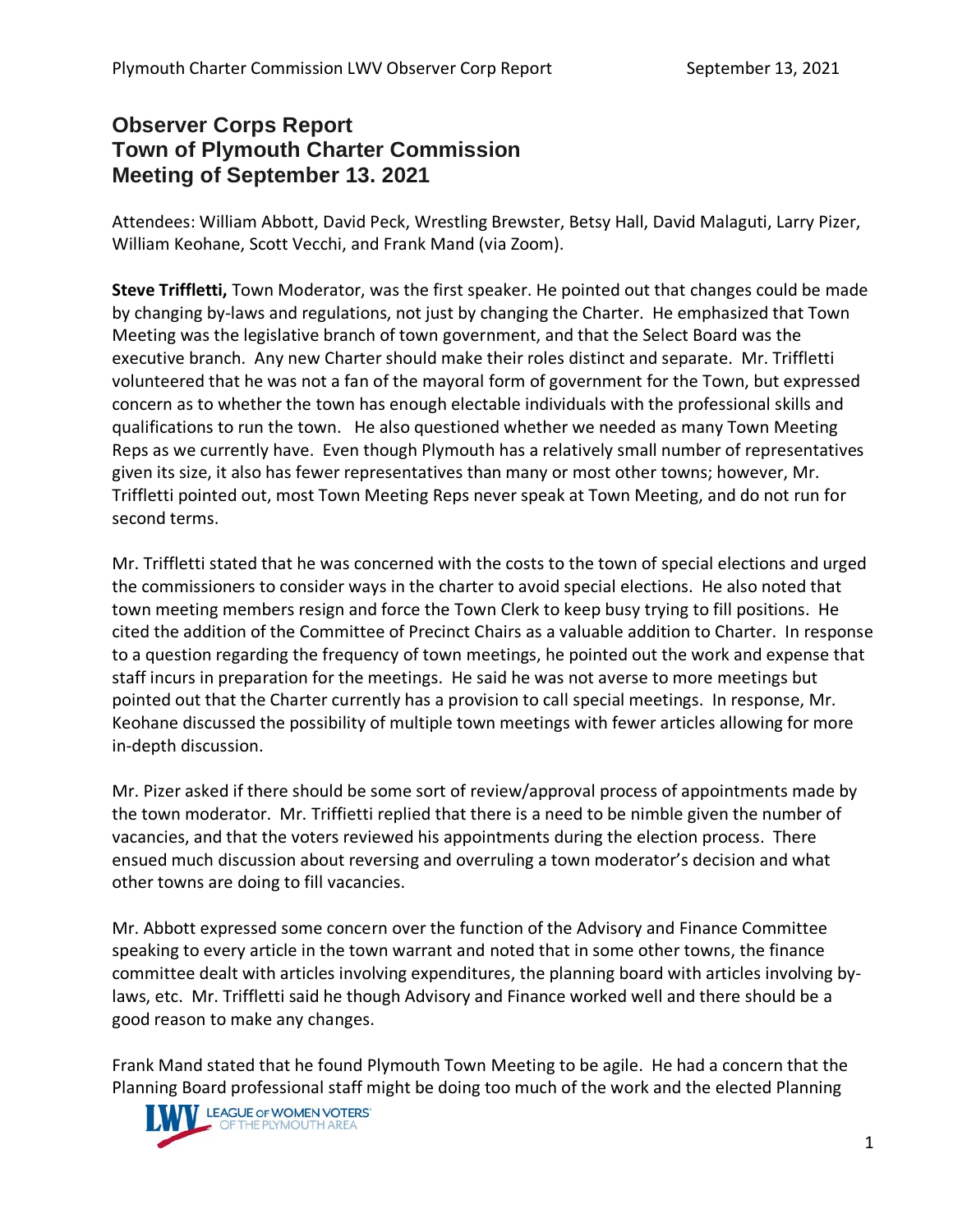Board doing too little. He felt that elected planning board members were missing out on a lot of the conversations and ceding their authority to the staff.

In response to a direct question as to what form of town government Mr. Triffletti would lean toward if he were part of the commission, he replied that he was not in favor of a mayor, but instead favored a strong town manager. He wants a smaller legislative branch (i.e., town meeting) or a town council. He expressed concern about giving too much power to a person not qualified to run the town, but who is very "electable."

**Matt Muratore,** MA State Representative, said he is hearing that the voters would like a choice of alternatives rather than a yes-or-no on one form of government. In response to a question as to whether he was hearing what form of government people wanted, he replied that he only heard they want something different.

**Paul Cunningham**, Town Meeting Member, Precinct 8, spoke to numerous points. Overall, he felt the Commissioners should visit a number of the towns and talk to elected and appointed officials, business development groups, etc., not just review the written charters. He also despaired that the votes taken at town meeting were, in his words, "rubber stamped."

**Betty Cavacco**, Select Board member, said it would be a disservice to the town not to offer a choice and suggested that the Select Board could add a non-binding ballot question if no choice is offered. Mr. Abbott replied that the Commissioners were elected by voters who had a choice, and the candidates had generally stated their viewpoints before being elected. Furthermore, the state mandates that a complete word for word Charter be presented to the voters so the Commission would have to draft two complete and separate charters by May 2023. He reminded the audience that in 1990 two separate charter were put before the voters, and they chose neither requiring a special act of the legislature to get a charter approved for Plymouth. In response to a question from Mr. Abbott, Ms. Cavacco noted how much time it takes to be a Select Board member, that it is a fulltime job, in her opinion. She believes that people expect more from the SelectBoard than they are empowered to do; thus, she would like more powers and would like the Select Board to be more involved in the town's day to day operations. She suggested a change to the General Powers and Duties of the Select Board to eliminate the words "through the town manager." She stated that people want to come to the Select Board for action, not the town manager.

There was more back and forth with Mr. Brewster stating that the Commission needs to be open to what the public wants even if it means drafting two charters. Mr. Mand disagreed stating that people made their choice when they elected the commissioners. Ms. Cavacco said elected officials need to represent what the people want, not what they want.

**Michael Hanlon**, Town Meeting Member, Precinct 15, made the following points:

- Town Meeting meets only twice a year and is not nimble enough.
- Precinct caucuses do not work well.
- Precinct Forums are not well attended.
- Lack of town and school budget presentation at Town Meeting.